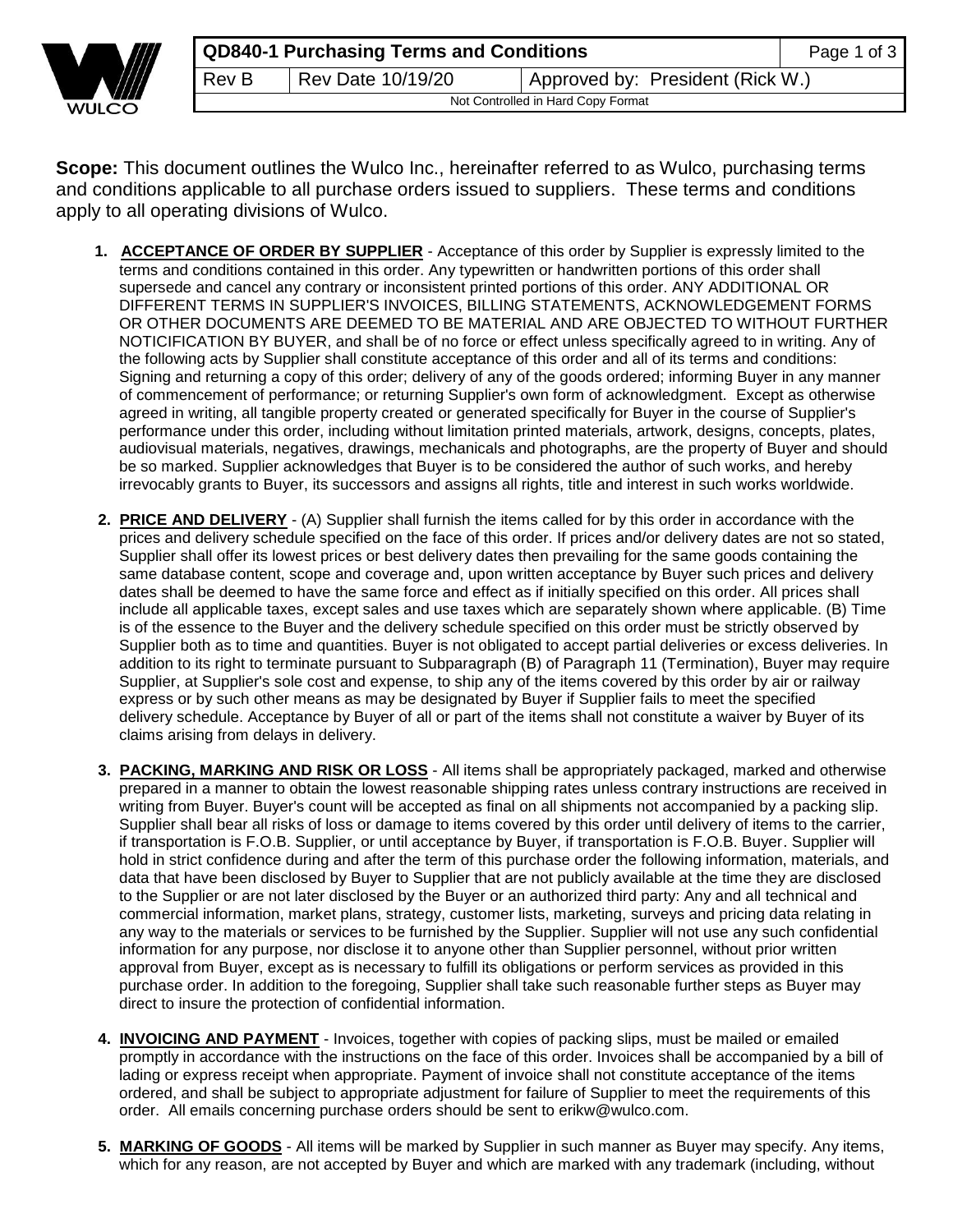

limitation any logo), both registered and common law, of Buyer, Wulco Inc., will be destroyed by Supplier. In no event will Supplier deliver or sell any such items so marked to any third party.

- **6. INSPECTION** All items shall be subject to Buyer's final inspection and testing on Buyer's premises. In the event Buyer wishes to inspect or test any items covered by this order on Supplier's premises, Buyer shall give Supplier reasonable notice and Supplier shall provide, without additional charge, reasonable facilities and assistance for such inspections and tests. If the parties mutually and reasonably determine that any items covered by this order are defective or otherwise not in conformity with the requirements of this order, the Buyer, by written notice to Supplier, may (a) rescind this order as to such items, (b) accept such items at an agreed reduction in price, (c) retain and correct the defects or non-conforming aspects of such items or (d) reject such items and require the delivery of replacements. Rejected items will be returned to Supplier at Supplier's request and risk of loss- If Supplier fails to deliver required replacements in accordance with a reasonable delivery date specified by Buyer, Buyer may terminate this order. No inspection, tests, approval or acceptance of items ordered shall relieve Supplier from liability for (1) defects or other failure to meet the requirements of this order, (ii) latent defects, (iii) fraud, (iv) such gross mistakes as may amount to fraud, or (v) failure by Supplier to meet its warranty obligations hereunder. The rights granted to Buyer under this paragraph are in addition to any other rights or remedies provided elsewhere in this order or by law.
- **7. CHANGES** Buyer may at any time, by written order, make changes in any of the following: (a) the drawings, designs and/or the specifications applicable to the items covered by this order, (b) the method of shipment and/or packing and (c) the place of delivery. Supplier shall be deemed to have accepted Buyer's proposed changes without additional costs to Buyer and without extension of Supplier's time for performance unless Supplier, within ten (10) days following receipt of Buyer's notice of change, notifies Buyer in writing of the need for any equitable adjustment in the price of the items and/or the time for performance.
- **8. WARRANTIES** Seller agrees that all warranties for supplied products will remain in effect for the full stated period of the warranty, for Wulco Inc. and its customers.
- **9. COPYRIGHTS** Supplier warrants that its products do not infringe the copyrights of any third parties.
- **10. INDEMNIFICATION** Supplier and Buyer shall indemnify and hold each other from and against all liabilities arising out of the indemnifying party's negligence or failure to perform or comply with any of the terms and conditions of this Agreement, including liability for personal injury or product liability. In the event a claim is instituted by a third party, the indemnifying party agrees to undertake, at its expense, the defense of both parties. Each party agrees to cooperate fully with the other in defending against such claims.
- **11. TERMINATION** If Supplier or Buyer materially breaches any of the terms or conditions set forth herein and fails to cure such a breach within thirty (30) days after receiving written notification of such breach from the nonbreaching party, the non-breaching party may immediately terminate this agreement upon further written notification to the breaching party and may protect its interest by any means available to it.
- **12. FORCE MAJEURE** Neither Buyer or Supplier shall be liable for any failure to perform in accordance with the terms of this order due to act of war, sabotage, strikes, fires, freight embargoes, floods, explosions, epidemics or other causes or events beyond the control and without the fault or negligence of Buyer or Supplier. In the event Supplier is unable to perform due to any of the foregoing events, Buyer shall be entitled, in addition to its right to, terminate pursuant to paragraph 11 (Termination), to (a) obtain the items covered by this order from such other sources as Buyer may determine for the duration of Supplier's inability to perform and (b) reduce pro tanto, and without any obligation to Supplier, the quantity of the items specified by this order.
- **13. LIABILITY RESTRICTION** Neither supplier nor buyer shall be liable or obligated to each other under any section of these terms and conditions or under contract, negligence, strict liability or other legal or equitable theory for any indirect, special, incidental, lost profits, consequential or punitive damages.

Note: This limitation shall not in any way limit the obligation of either supplier or buyer to fully indemnify the other with respect to third party claims as provided for in paragraph 10.

**14. MISCELLANEOUS** - (A) No course of dealing of Buyer nor any delay or omission of Buyer to exercise any right or remedy granted under this order shall operate as a waiver of any right of Buyer, and every right and remedy of